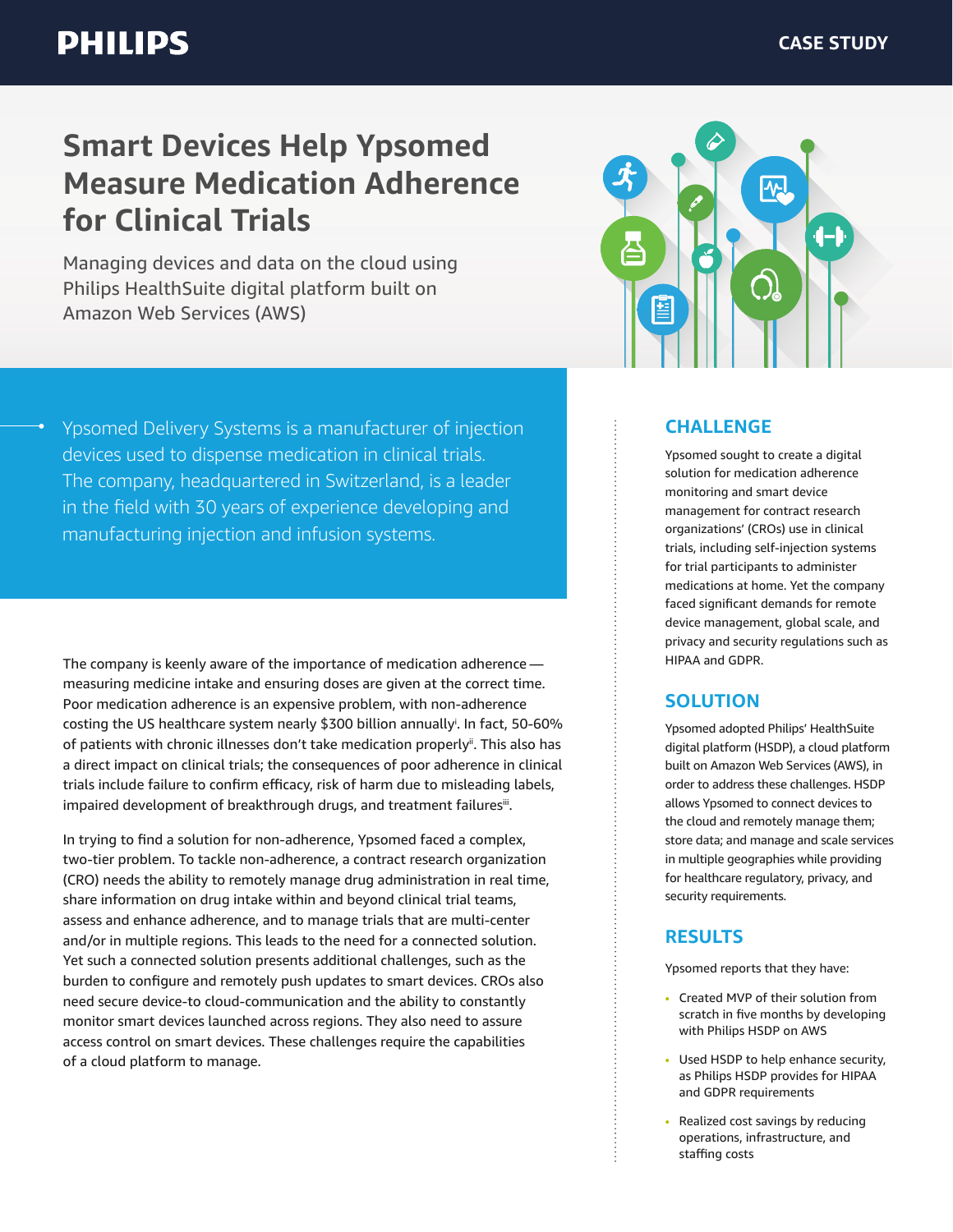### **The solution: Connected devices and remote device management**

Ypsomed sought to create a digital solution that CROs could use to monitor medication delivery in clinical trials. "Connected devices hold great promise to improve clinical trials, to accelerate trials and improve adherence," says Andreas Schneider, PhD, Innovation & Business Development Manager for Ypsomed.

Ypsomed's goal was twofold. Their first goal was to provide connected self-injection systems for trial participants to administer medications at home. The second was to track usage of these connected self-injection devices and make that data available to stakeholders involved in clinical trials, such as CROs, investigators, and pharmaceutical companies. In addition, Ypsomed needed to ensure devices could be monitored across geographic regions, needed to store data at scale, and needed to adhere to privacy and security requirements such as HIPAA and GDPR.

The Ypsomed Connected Drug Delivery Solution is comprised of:

- **• Smart Pilot:** connected medication injection device
- **• Smart Services:** device management
- **• Cockpit:** dashboard showing device data

#### **Using Philips HealthSuite digital platform, built on Amazon Web Services**

In late 2018, Ypsomed turned to Philips and the HealthSuite digital platform (HSDP). Philips HSDP provides cloud services and platform as a service that allow users to connect devices, collect electronic health data, aggregate and store data, and analyze data—within healthcare regulatory, privacy, and security requirements. Philips HSDP is built on top of a breadth of AWS services including Amazon EC2 for compute, Amazon S3 for storage, and AWS IoT Core to enable connectivity services.

Using Philips HealthSuite digital platform (HSDP) on AWS in development can help users:

- **• Accelerate** development: get development right the first time and scale faster and more systematically
- **• Scale** to geographic, volume, and market demands
- **• Secure** clinical data in a HITRUST-certified platform
- **• Enhance** interoperability with hospital systems via native support for FHIR, HL7, DICOM, IHE profiles
- **• Build and run** cloud-based solutions that help you administer faster, better clinical trials
- **• Integrate** wearables and devices, clinical trial end user support, provisioning, patient support, and device creation



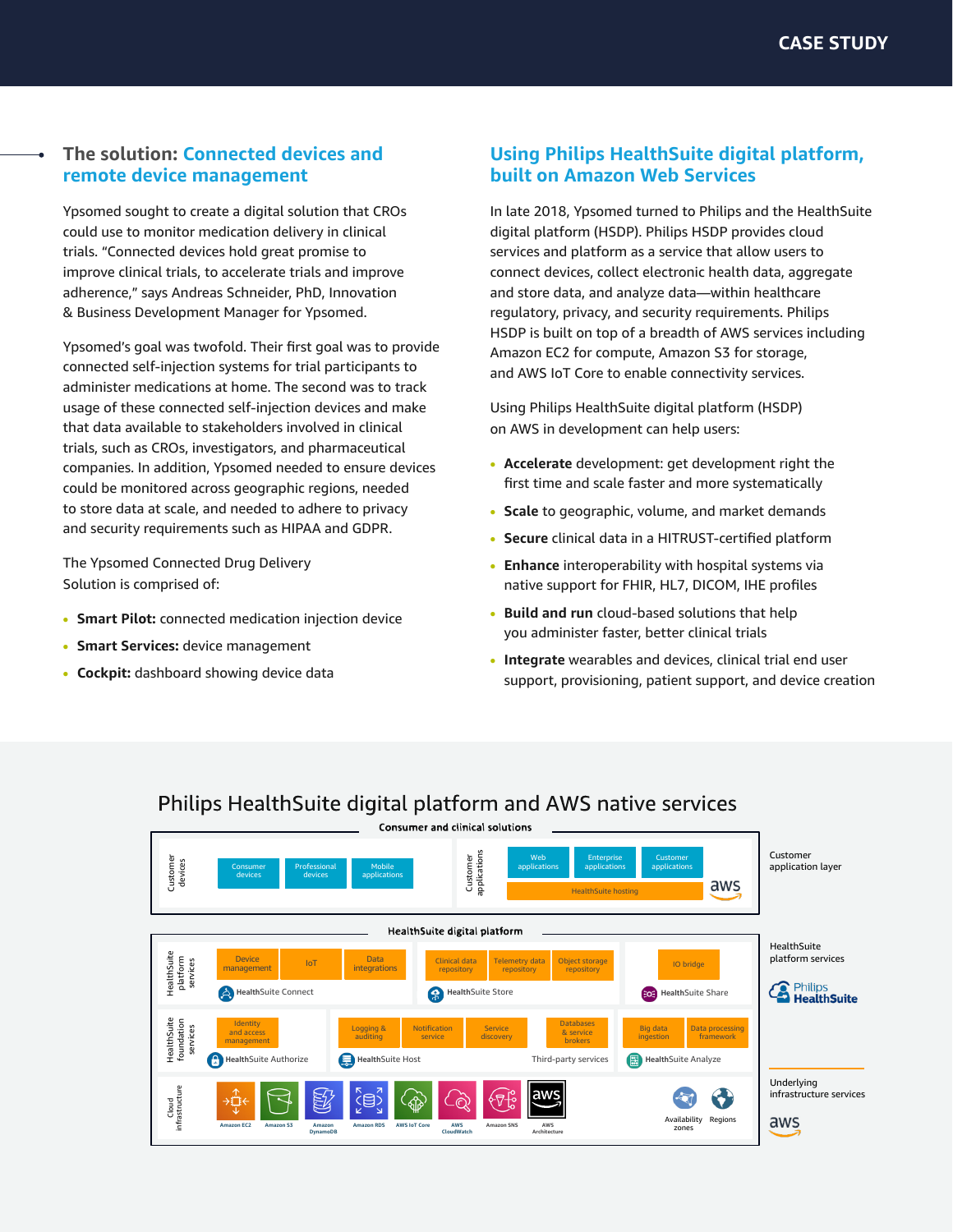# **Components of the Ypsomed solution**

Ypsomed built their Connected Drug Delivery Solution, a solution for medication adherence monitoring and smart device management for clinical trials, using HSDP's cloud services and platform as a service on AWS. The solution consists of Smart Pilot (connected medication injection device), Smart Services (device management) and Cockpit (dashboard showing device data).

These components are powered by the YpsoCloud that leverages HSDP for device connectivity, remote device management, identity and access management and device/patient data storage and to provide for privacy, security, and medical device data system regulatory requirements and 24 x 7 operational support.

Ypsomed's solutions enable clinical trial participants to self-administer medication using the SmartPilot connected medication injection device. Then CROs, and other users administering clinical trials, can use SmartServices and the Cockpit to monitor and manage those devices remotely, including tracking device performance and pushing firmware. Additionally, users can segregate the encrypted injection or patient data for third parties or CROs from device performance-oriented data. An Ypsomed customer can build its own clinical dashboard on top of this backbone or integrate with an existing clinical dashboard through a standard interface that provides ease of integration and standardized APIs.

# **Philips HSDP, built on AWS**

- Remotely manage devices and ingest, store and integrate device data
- Ingest data from multiple healthcare and consumer sources (HL7, DICOM, IoT)
- Store patient reported outcomes and other clinical trial data centrally
- Share data and electronic records among healthcare organizations, pharmaceutical companies, contract research organizations (CROs), patients, and professionals
- Ingest, process, and visualize analysis of data and use the compute environment to run algorithms, machine learning, and real world evidence (RWE) analysis
- Provide an audit trail on data elements
- Provide for privacy, security, and regulatory requirements
- Get more information on HSDP at [hsdp.io](https://hsdp.io)